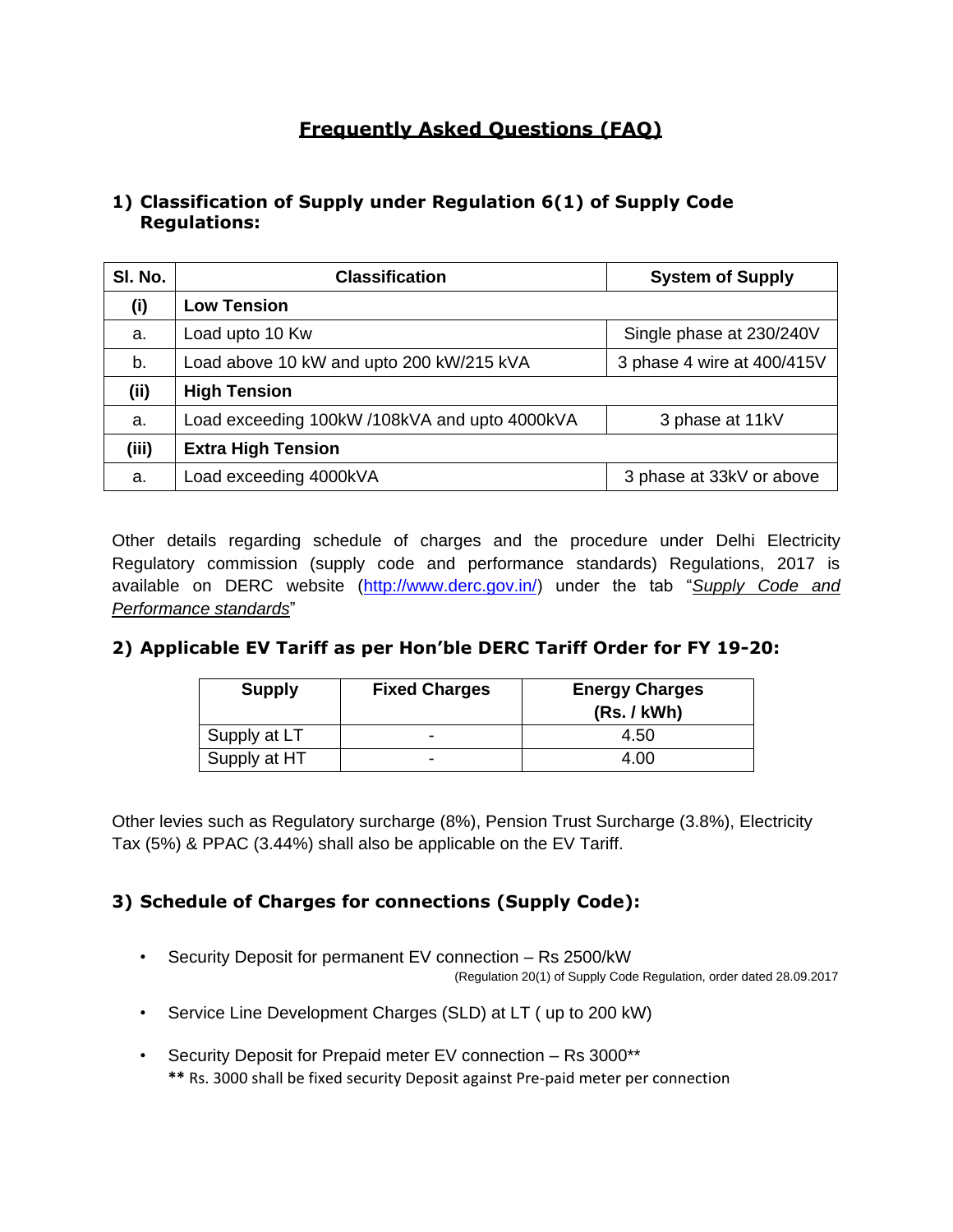| SI. No.                                                                            | <b>Connection</b><br><b>Type</b>   | <b>Classification</b>                                     | <b>System of</b><br><b>Supply</b> | <b>SLD charges</b><br>(in Rs.) / HT<br>Cost (Rs)                         | <b>Security</b><br><b>Deposit (in</b><br>Rs) |  |
|------------------------------------------------------------------------------------|------------------------------------|-----------------------------------------------------------|-----------------------------------|--------------------------------------------------------------------------|----------------------------------------------|--|
| 1                                                                                  |                                    | Load upto 10<br>kW                                        | Single phase<br>at 230/240V       | <b>Rs 3000 (upto)</b><br>$5$ kW) + Rs<br>500 Per KW                      | 25000 (Rs.<br>2500/KW or<br>KVA)             |  |
| $\overline{2}$                                                                     | Post Paid<br>Connection<br>Charges | Load above<br>10 kW and<br>upto 150 KW                    | 3 phase 4 wire<br>at 400/415V     | Rs 3000 + Rs<br>500 Per KW<br>maximum to<br>Rs. 15000 +<br>RRC at actual | 3,75,000 (Rs.<br>2500/KW or<br>KVA)          |  |
| 3                                                                                  |                                    | Load above<br>150 kW and<br>upto 200<br><b>kW/215 kVA</b> | 3 phase 4 wire<br>at 400/415V     | Rs 15000 +<br><b>Rs 400 Per</b><br>KW or KVA +<br>RRC at actual          | 5,00,000 (Rs.<br>2500/KW or<br>KVA)          |  |
| 4                                                                                  | * Pre-Paid                         | Load upto 10<br>kW                                        | Single phase<br>at 230/240V       | <b>Rs 3000 (upto</b><br>$5$ kW) + Rs<br>500 Per KW                       | Rs. 3000**                                   |  |
| 5                                                                                  | Connection<br>Charges              | Load above<br>10 kW and<br>upto 44 KW                     | 3 phase 4 wire<br>at 400/415V     | Rs 3000 + Rs<br>500 Per KW<br>maximum to<br>Rs. 15000 +<br>RRC at actual | Rs. 3000 **                                  |  |
| * Prepaid Connection shall be upto 44KW.                                           |                                    |                                                           |                                   |                                                                          |                                              |  |
| ** Rs. 3000 shall be fixed security Deposit against Pre-paid meter per connection. |                                    |                                                           |                                   |                                                                          |                                              |  |

## **4. Space for DT Substation to be provided by Applicant :**

- (4) The developer/applicant taking supply at Low Tension level for any premises or for re-constructed premises, requiring LT Service connections whose:
	- (i) total cumulative demand of all floors in the plot/ building for LT Service connection exceeds 100 kW/108 kVA; or
	- (ii) total cumulative built up area of the premises in the plot/building exceeds 1000 sqm; or
	- (iii) plot of size above 300 sqm or above;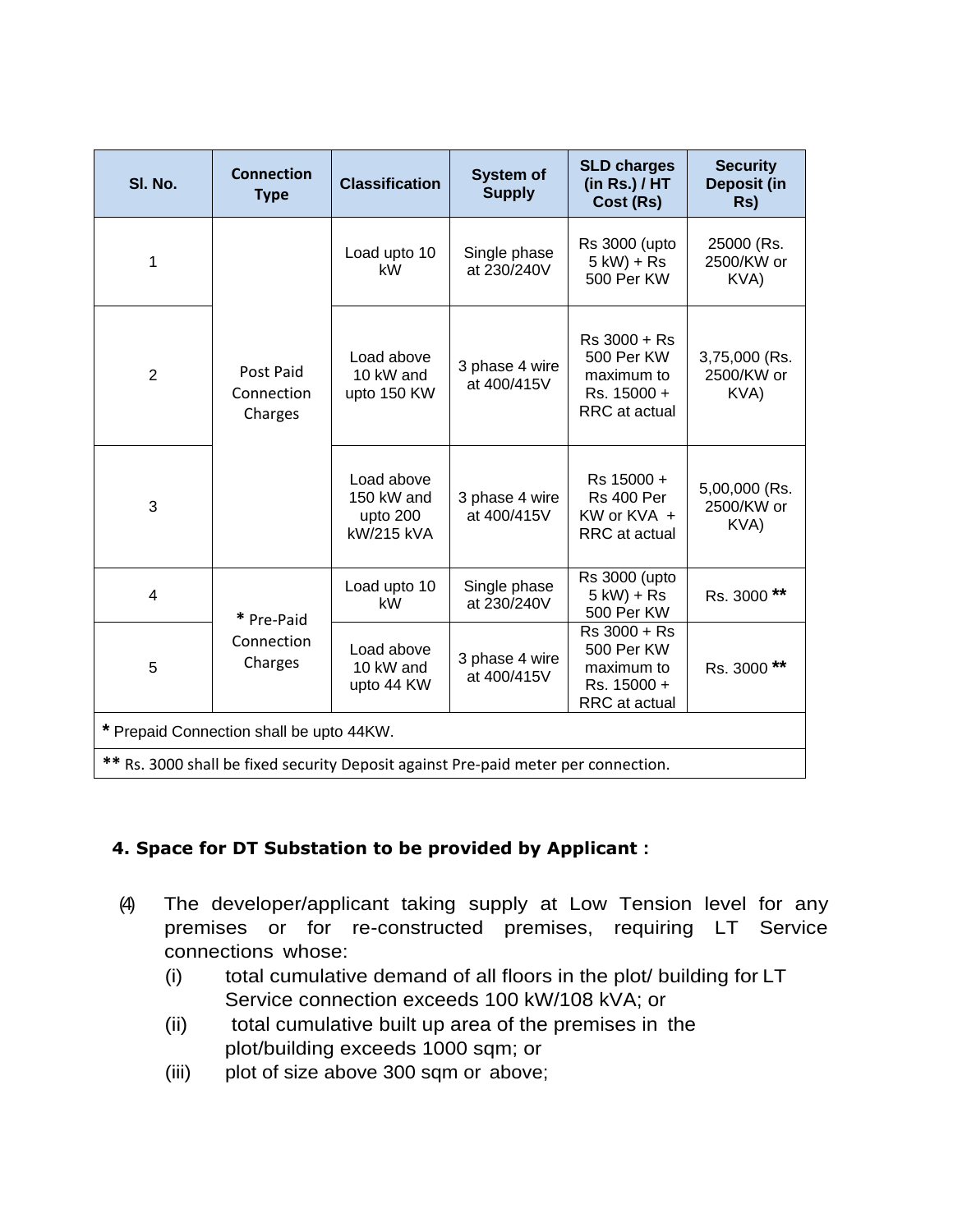shall provide the space for installation of distribution transformers, as per the required load:

Provided that the minimum space required to be provided by the developer/applicant for installation of distribution transformers/ equipment shall be as per circular no. South DMC/0148/SE(B) HQ/AddI. Com1/17 dated 30.03.20 17 notified by South Delhi Municipal Corporation or as amended from time to time, annexed at Schedule I :

| V<br>SI No              | Total<br>Construction<br>area (in Sq. m)                          | <b>Calculated</b> load as<br>per construction<br>area in KW | Minimum space<br>requirement for applicant<br>Space requirement for<br>LXW) in casse of HT/<br>Utility (LXW)<br>Utility in case of<br>electrification |                                                                   | <b>Total Space for</b><br>Electrical<br><b>Services in Bldg</b><br>plan (Sq M) |
|-------------------------|-------------------------------------------------------------------|-------------------------------------------------------------|-------------------------------------------------------------------------------------------------------------------------------------------------------|-------------------------------------------------------------------|--------------------------------------------------------------------------------|
|                         | Construction area<br>is as per<br>applied/approved.<br>bldg plan. | $100 - 200$                                                 | 4 M X 5 3 M                                                                                                                                           | 21                                                                |                                                                                |
| $\overline{\mathbf{2}}$ |                                                                   | 201-800                                                     | 6 M X 3 M                                                                                                                                             | 4 M X 5.3 M                                                       | 39                                                                             |
|                         |                                                                   | 801-1500                                                    | 6MX3M                                                                                                                                                 | 2* (4 M X 6.3 M)                                                  | 60                                                                             |
| 4                       |                                                                   | 1501-2200                                                   | 6 M X 3 M                                                                                                                                             | 3* (4 M X 5.3 M)                                                  | 82                                                                             |
|                         |                                                                   | 2201-2900                                                   | 6MX3M                                                                                                                                                 | $4^* (4 M X 5.3 M)$                                               | 103                                                                            |
| 6                       |                                                                   | 2901-3500                                                   | 6 M X 3 M                                                                                                                                             | $5^*$ (4 M X 5.3 M)                                               | 124                                                                            |
|                         |                                                                   | >3500                                                       |                                                                                                                                                       | Applicant shall approach utility for approval of space and layout |                                                                                |

#### **5. Estimated C02 emission reduction due to adoption of Electric Vehicle:**

#### **Reduction of CO2 from Exhaust of Vehicle**.

Distance Cover per Charge =100 KM

Annual distance covered per vehicle – **260 working days** \*100km = 26000 km per Annum

Mileage of diesel /petrol car – 12 km per liter

Annual fuel requirement - 2100 liter per annum

Co2 emission per annum per vehicle ( petrol) - 4851 Kg Co2

Co2 emission per annum per vehicle ( diesal) - 5628 Kg Co2